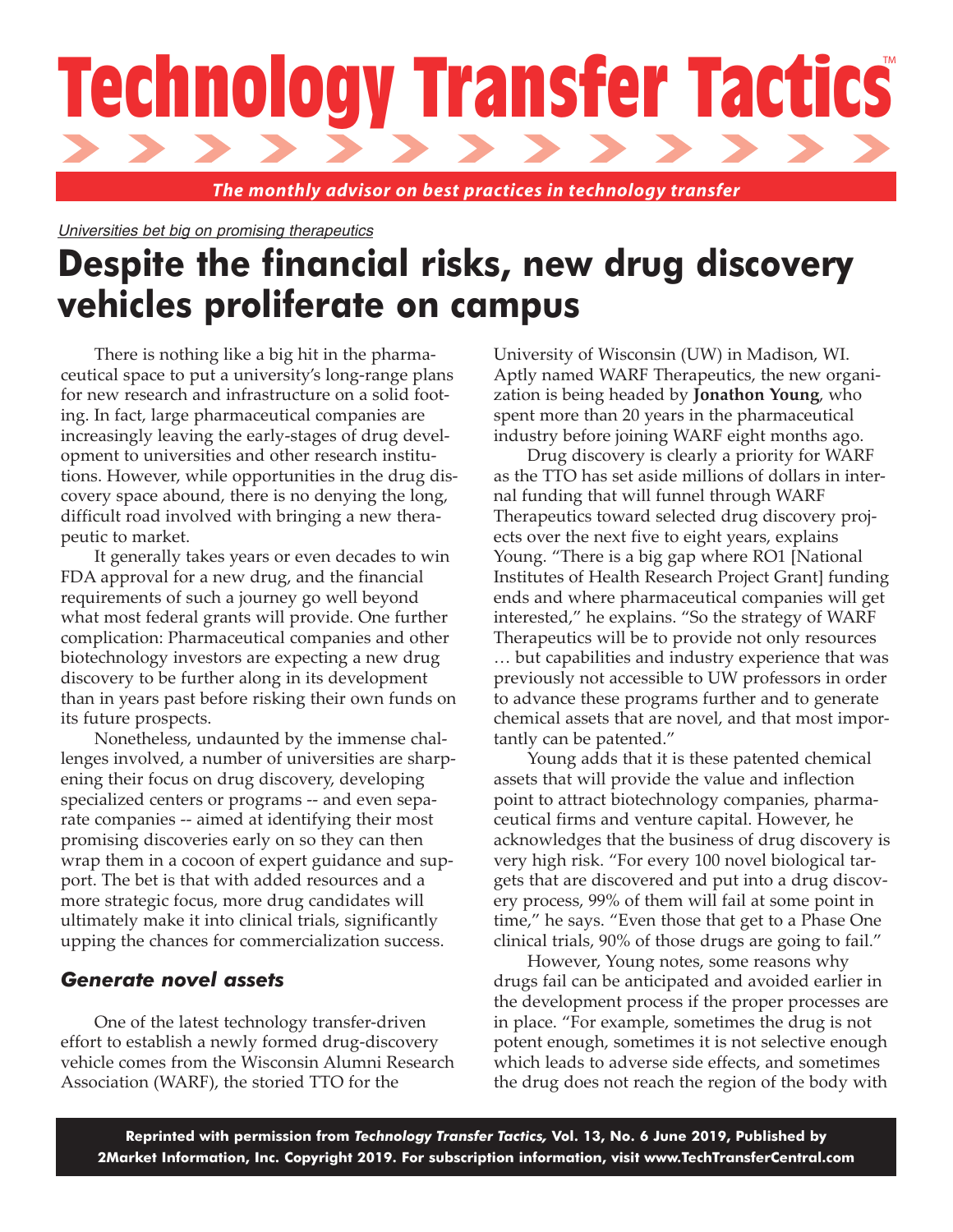the necessary concentrations to be effective," he says. "One way to think about de-risking is to demonstrate that the drug has been optimized such that it succeeds in those areas that are very common failure points for a lot of other drug [candidates]."

## *Employ continuous review*

An advisory board that includes executives from pharmaceutical and biotechnology companies will review submissions by UW faculty to determine which drug discovery programs will be included in the WARF Therapeutics portfolio. For instance, in the board's first meeting on May 8, professors each had one hour to present their science. "This was followed by a deep scientific conversation between the advisory board, WARF Therapeutics and the professor," shares Young. "All of the programs were evaluated based on how well the target was validated, how well the target was de-risked, what was the unmet medical needs that the target might address in the clinic … and ultimately what would be the commercial potential of that drug."

Young notes that the early selection and inclusion of a promising discovery in the portfolio does not ensure long-term backing. "I will be continuously reaching out to biotechnology companies, pharmaceutical companies, and venture capitalists to gauge their interest," he says. "If we find that we are working on a program that has no interest in the external world, that will probably give us the impetus for a no-go decision to stop funding that program going forward."

On the other hand, if the researchers generate data that a potential licensing or investment partner finds intriguing, the program will likely continue to receive funding and support, notes Young. "The bottom line is WARF Therapeutics will never take a molecule from the very beginning to FDA approval," he says. "That is a \$2 billion investment and that is not something we are going to do. We are going to need the investment community, whether it [comes from] biotechnology, the pharmaceutical industry, or venture capital to help us along."

While WARF Therapeutics is essentially a virtual organization, the organization's drug discovery projects will be developed in some on-campus facilities as well as outside lab resources, notes Young. "We are going to be utilizing contract research organizations as needed in various places around the world."

# *Nurture more discoveries*

In addition to identifying and then pushing promising drug assets forward, Young intends to take steps to nurture more interest in drug discovery across the UW campus. "For those who are already interested and active in this area, I want to be available to be a consultant to help them identify gaps in their programs and to plan what the next steps area," he explains.

However Young also hopes to reach what he suspects is a large pool of scientists conducting disease-related research, many of whom may not know how to focus their findings in a therapeutic direction. "That is a group I would like to identify, influence and get engaged in this journey," he says. "I anticipate rolling out a new initiative to that effect … to try to foster a drug discovery culture on campus and try to increase the number of people who are thinking about [this endeavor]."

Given the long development period required for commercialization in this space, Young will be focusing on some nearer term markers of success. For instance, he wants to grow the number of professors submitting programs to WARF Therapeutics and to build and maintain a balanced portfolio that can then be graded for value by an independent group. "I think the best indicator of future success is whether we are able to obtain patent protection for innovative and novel targets," he says. "That is going to be the clearest indication that we are creating licensable material."

Clearly, WARF is assuming a substantial risk in devoting its considerable financial resources toward this highly focused approach, Young observes. "It is very possible that in five to eight years we will have spent millions and we will have nothing for it," he says. "That is the inherent risk of drug discovery, and if that is our fate, we will join a long list of biotechnology companies that have tried and not succeeded in this space."

# *Engage faculty*

One of the first universities to establish a more focused approach toward therapeutics was Purdue University in West Lafayette, IN, which established its Institute for Drug Discovery (IDD) in 2013. Funding for the project came out of a broader \$250 million investment in the life sciences, but the IDD funds provided for new infrastructure and the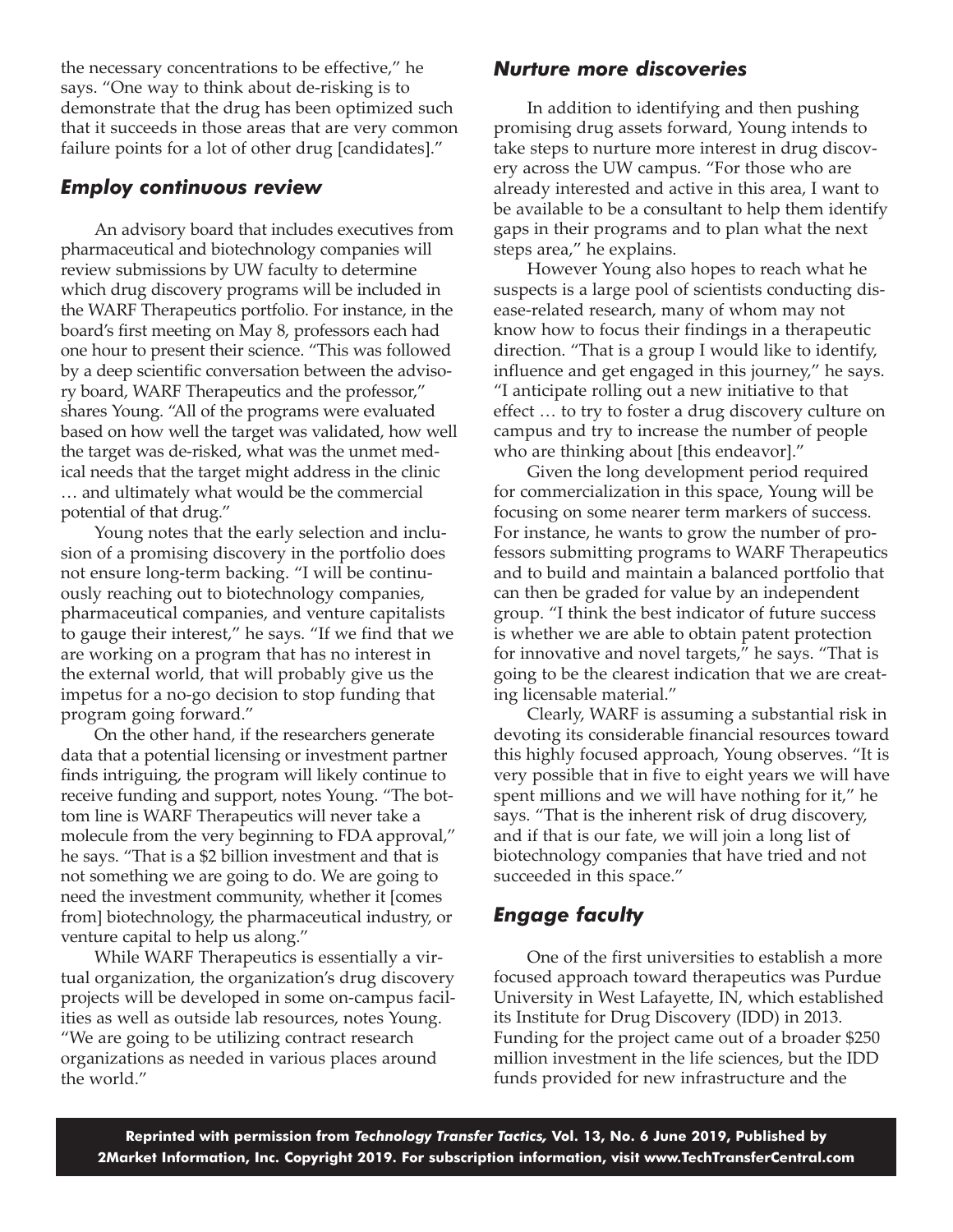resources to move promising discoveries forward.

**Karson Putt**, the managing director of the IDD, notes there were multiple reasons why the creation of the IDD made sense. "In 2013, if you asked someone how many drugs Purdue had in clinical trials, no one had any idea. Sure, a faculty member might have one or two [drugs in development], but no one … knew what was going on at the whole of the university," he says. "One of our first missions was just to figure out what we actually had here that was already ongoing, so we did that and then we tried to pump up our pipeline."

The approach has clearly borne fruit. Putt recalls that in 2013, the IDD determined the university had eight drugs in clinical trials and a pipeline of perhaps 20 or so molecules that were moving through development. Over the subsequent six years, however, the university has seen 20 of its drugs go into clinical trials including 16 trials that are currently active, he explains. "We are tracking more than 70 drugs in our pipeline, so we are definitely making progress."

The IDD has succeeded in part by engaging with faculty inventors who are active in the biotechnology arena. "Long-time academics are incredibly brilliant in their area, but a lot of times they don't have a good understanding of the drug development process," notes Putt. "The early research they know, but they don't know what are the next steps they need to take to advance their drug, or what things they need to do to get it [to the point of a] clinical trial."

The IDD is available as a resource to answer questions and provide guidance, but it will also actively get behind the most promising discoveries, as determined by a drug evaluation committee comprised of clinicians as well as experts from the pharmaceutical industry and academia. "Faculty can come in and pitch their ideas … and a lot of times get their hearts broken when the committee tells them that they don't think what they are working on is all that great," observes Putt. "We definitely search through ideas and are always trying to pick and advance the ones with the most promise."

### *Provide an entry point*

The vast majority of the drugs that get to the clinical trial stage are being commercialized through start-up companies, observes Putt. "A big entrepreneurial ecosystem has developed here at Purdue, and it is one of the reasons why we have

been so successful," he says. "In the last five years we have counted 31 start-up companies that have come out of either our affiliated faculty or from students from our affiliated faculty labs, so start-ups are still the main vehicle we use to translate drugs."

Start-ups may receive seed funding and other types of support from the IDD or the university, but once they have reached this stage, they are largely on their own, notes Putt. "The university is never going to become a pharmaceutical company," he says. "We are never going to devote the resources and money to move things into Phase Three [clinical trials] and FDA approval because it literally costs … millions and sometimes billions of dollars to do that, and that is just not the mission of the university or even our institute for that matter."

However, what the IDD has been able to do is push many more promising discoveries forward to the point where they have a chance at eventually making it into the marketplace. In addition, the IDD has given pharmaceutical companies and others that have interest in biotechnology discoveries a front door for approaching the university with ideas, research needs or new funding. This has proven valuable to both the IDD as well as its partners.

For instance, Putt credits the resources and capabilities of the IDD with Purdue being able to land a large contract with the pharmaceutical company Eli Lilly two years ago. "Typically in the past most pharmaceutical or biotechnology companies would come in and establish a collaboration with a single investigator because they believed that the investigator had something that was interesting to them," he says.

However, Putt notes, the IDD gives such companies broader opportunities to engage. For instance, rather than focusing on one specific "shiny object," the IDD can put together a team of experts, many of whom are leaders in a particular field, to address a larger problem that a pharmaceutical or biotechnology company may have. "We have been able to do that successfully," he says.

It's always a challenge because the needs of faculty and the needs of pharmaceutical companies are never 100% aligned," Putt says. "A lot of it is project management and [figuring out] how to keep both parties happy and moving in the same general direction so that faculty [members] are still [satisfying] their intellectual interests … and the companies are still getting what they consider to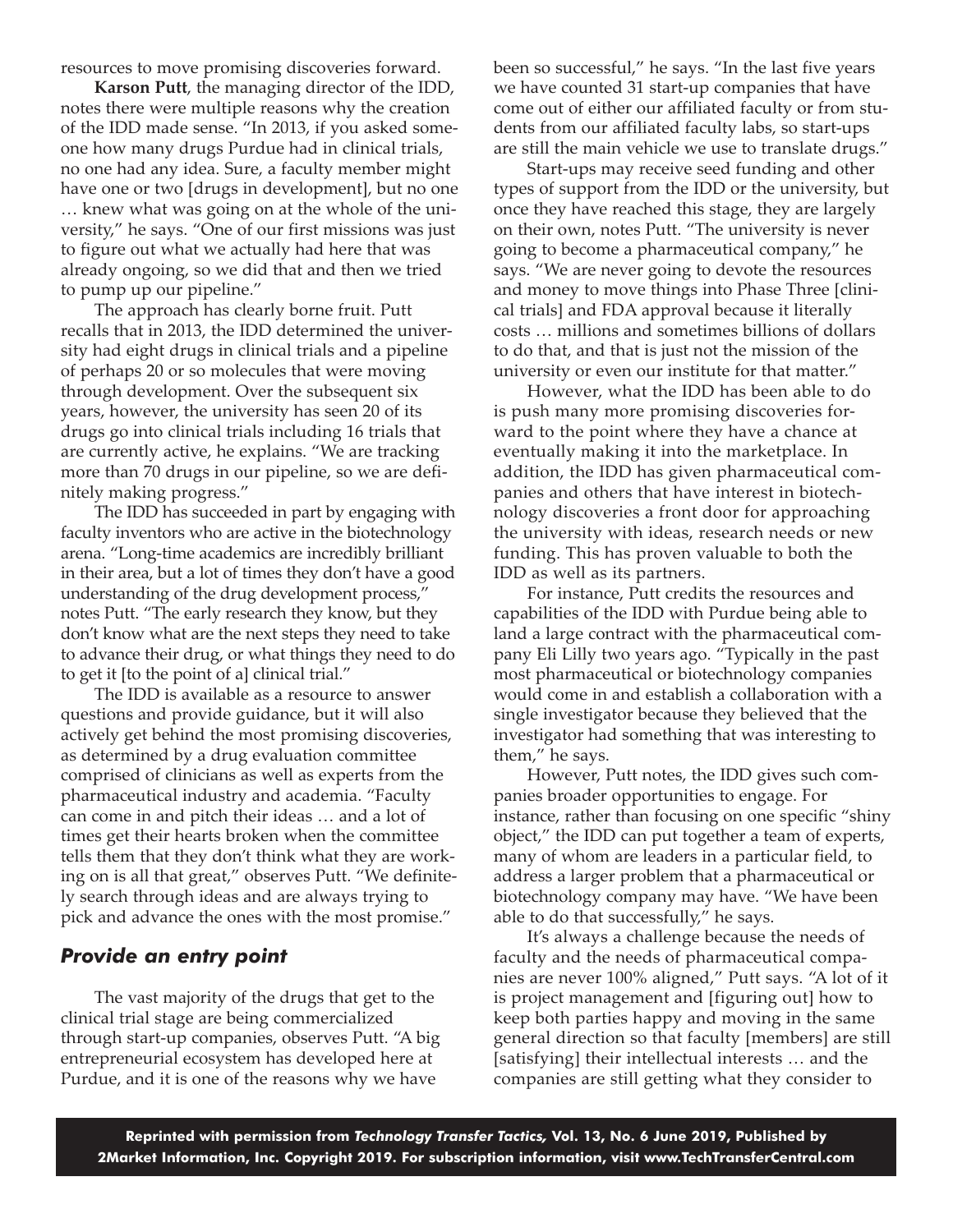be value for the sometimes large amounts of money they are spending."

In the case of Eli Lilly, Putt believes that the infrastructure and project management capabilities offered by the IDD made a difference.

Aside from such contracts, however, how is the university assessing the success of the IDD's approach to drug discovery, particularly given the very long development period involved with commercializing therapeutics? "That is a question we ask ourselves a lot," acknowledges Putt, noting that, on average, it takes close to twenty years for a drug discovery to become FDA approved -- far longer than the IDD has been in existence.

For now, the university is eyeing shorter-term goals. "We have a lot of drugs moving through our pipeline, and a lot of those have come from a small handful of very prolific faculty. So one of our metrics has involved looking at how we can get more other faculty thinking about drug discovery," explains Putt. "For example … in the last five years we have more than tripled the number of faculty that are contributing drugs to our pipeline."

Putt adds that the university also likes to see more start-up companies around new drug discoveries, and more start-ups attracting investment dollars -- "especially start-ups that we provided seed funding to because that helps validate that someone else thought the companies were a good idea too," he says. "We make our best educated guesses, we bring in as many experts as we can to look at [discoveries], and we fund what we can."

### *Find a strategic partner*

With three drugs on the marketplace, the University of Illinois at Chicago (UIC) has demonstrated its strength in drug development research, notes **TJ Augustine**, the interim vice chancellor for innovation there. However, Augustine acknowledges there has been a weakness on the commercialization end. "Where the university lacks as much strength is where you take research into the next phase of commercialization outside the university," he says.

To plug this gap, UIC is one of several major research universities that has partnered with Deerfield Management, a New York, NY-based healthcare investment management firm. Together they created West Loop Innovations, LLC, a separate company that will focus on accelerating the commercialization of therapeutics developed at

UIC. The same model, creating a separate entity and committing big dollars to advance the university labs' most promising drug candidates, is being used at numerous sites including Columbia University, Johns Hopkins, Harvard, UNC-Chapel Hill, and UC San Diego.

Deerfield is contributing \$65 million dollars to the UIC endeavor as well as broad expertise in taking therapeutics to market. "With \$10 billion under management, Deerfield has a tremendous ability to financially support commercial endeavors and they have a lot of expertise on the management side for companies, so they really bring that commercialization expertise that we don't have," notes Augustine. "I think they have lined up as an ideal partner for us in that capacity."

Of course, Deerfield will have a strong say in which discoveries receive backing under the West Loop Innovations umbrella. "West Loop has a steering committee which is made up of three people from Deerfield and three people from the university, and that steering committee evaluates proposals from the university's faculty," explains Augustine.

The proposals must reach a high bar to win approval, which requires agreement by a majority of both the UIC and the Deerfield members on the steering committee. "It is a really collaborative decision-making process between the university and Deerfield, which I think helps bring together the best of both of our strengths, all the way from scientific discovery to the commercialization and management of start-up entities," he says.

Projects that get the green light at West Loop will be funded from the discovery stage up to the point where they are ready for clinical trials. "At that stage we would take the technology out of the university and either license it to a third party or create a start-up that would take the technology and go through the next phase of development," explains Augustine. "This [next phase] would be financed separately, so it would not come out of the \$65 million that Deerfield has pledged [to West Loop]. It would be [additional] investment by Deerfield or other potential investors."

### *Establish interim metrics*

There are also other resources in the University of Illinois system that will be supporting drug discovery work and assist with West Loop's efforts. For instance, the Discovery Partners Institute (DPI) is an